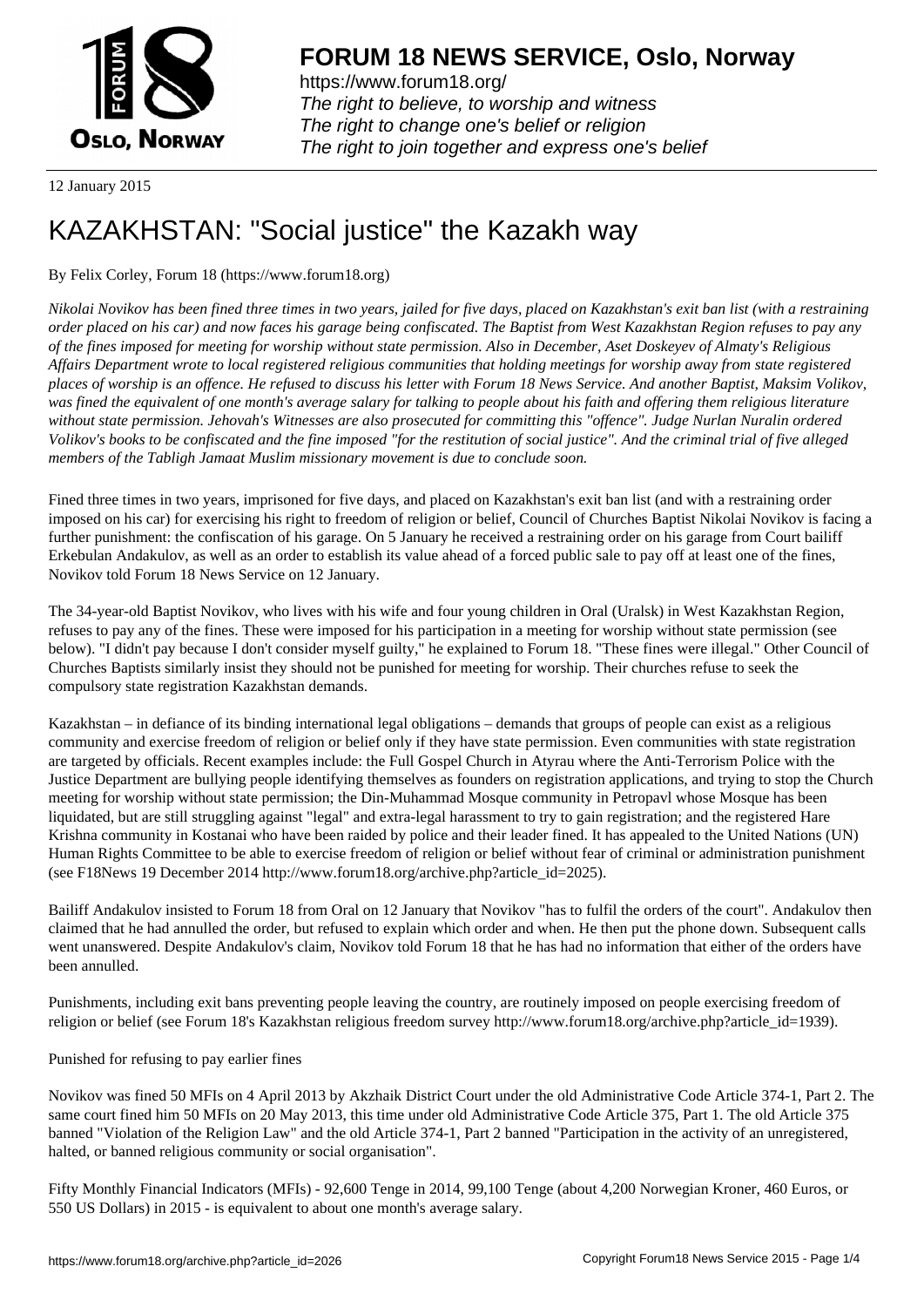From 1 January 2015 Article 374-1 has been replaced by Article 489, which also gives police new powers to fine people for exercising freedom of religion and belief without an initial court hearing. The old Article 375 has been replaced by an expanded Article 490 (see F18News 21 July 2014 http://www.forum18.org/Archive.php?article\_id=1979).

Novikov told Forum 18 that he thinks his garage is worth only about 150,000 Tenge (about 6,340 Norwegian Kroner, 690 Euros, or 820 US Dollars). He fears that court bailiffs could move on to seize more of his property to meet the unpaid fines.

After refusing to pay the 2013 fines, in September 2013 Novikov was placed on the Justice Ministry's exit ban list. On 14 February 2014, court bailiffs in Oral visited Novikov's home and put a restraining order on his family car. On 18 August 2014, Oral Specialised Administrative Court imprisoned him for five days under old Administrative Code Article 524 (see F18News 8 October 2014 http://www.forum18.org/archive.php?article\_id=2004).

These previous punishments were also imposed at the instigation of Bailiff Andakulov of Oral's 4th Territorial Department.

Although Andakulov issued the two new orders – which related to just one of the unpaid fines - on 9 December 2014, Novikov received them only on 5 January 2015, he told Forum 18.

Worship without state permission banned reminder

A 19 December 2014 letter from Aset Doskeyev of Almaty's Religious Affairs Department – seen by Forum 18 – warns local registered religious communities that holding meetings for worship away from state registered places of worship is punished with administrative fines of 50 or 100 MFIs for individuals and 200 MFIs for communities, with a three-month ban on their activity. It also orders communities "to bring your documents into line with the norms of the law and to agree them with the Almaty Religious Affairs Department within 15 calendar days of receiving the notice".

Doskeyev refused to explain which documents religious communities will have to amend and how. However, he insisted to Forum 18 on 12 January that all religious communities must abide by the restrictions in the Religion Law. He pointed out that religious activity by communities that do not have registration is banned, as is religious activity outside registered places of worship. He refused to discuss how such restrictions accord with freedom of religion or belief commitments in Kazakhstan's Constitution and its international human rights obligations.

The ban on exercising human rights without state permission violates binding international law, as is clearly shown in the Organisation for Security and Co-operation in Europe (OSCE) / Venice Commission Guidelines on the Legal Personality of Religious or Belief Communities (see

http://www.legislationline.org/download/action/download/id/5719/file/VC\_ODIHR\_Guidelines\_Legal\_personality\_religious\_comm unities\_2014\_en.pdf). Kazakhstan is both an OSCE participating state and a Venice Commission member state.

The Religion Law imposes a complex and restrictive state registration system, including state checks on a community's beliefs and demands for at least 50 people willing to identify themselves in writing to the authorities as founders. Many people are afraid to do this, for fear of state reprisals (see Forum 18's Kazakhstan religious freedom survey http://www.forum18.org/archive.php?article\_id=1939).

# More official targets

Among other recent administrative fines imposed to punish people for exercising the right to freedom of religion or belief, two drug and alcohol rehabilitation centres established by religious communities have been targeted (see F18News 2 February 2015 http://www.forum18.org/archive.php?article\_id=2034).

### "Social justice"?

Another Council of Churches Baptist has been punished for talking to others on the street about his faith and offering religious literature without the compulsory state permission. On 19 December 2014, Judge Nurlan Nuralin of Aiyrtau District Court of North Kazakhstan Region found Maksim Volikov guilty of violating the old Administrative Code Article 375, Part 1 ("Violation of the Religion Law"), according to the decision seen by Forum 18. In line with the request by Prosecutor Almaz Fazylov, the Judge fined him 50 MFIs and imposed "a ban on his activity for three months".

Despite noting that as a mitigating factor Volikov has six young children, Judge Nuralin gave him the prescribed fine for an individual. "The Judge considers that imposing this fine will be sufficient for the restitution of social justice and the education of the offender," the decision states.

Judge Nuralin also ordered that more than 165 religious books, booklets, magazines and CDs – including Bible texts - seized from Volikov should be handed to the Regional Religious Affairs Department.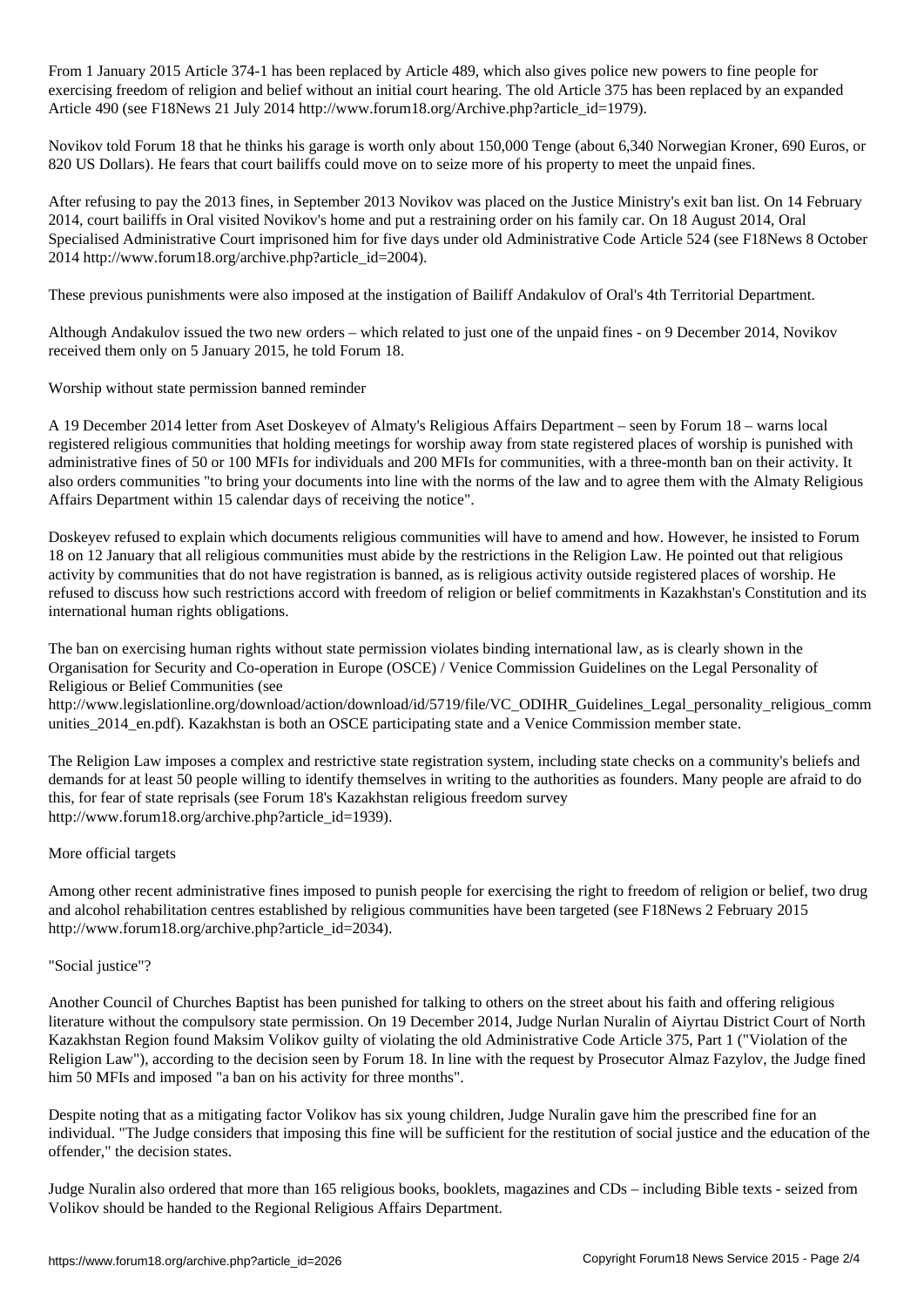The books were seized from Volikov on 21 August 2014 as he was offering them outside a shop in the village of Novoukrainka. The court decision notes that nowhere in the village is authorised for the distribution of religious literature.

Prosecutor Fazylov refused absolutely to discuss why he had demanded that Volikov be fined for exercising his right to freedom of religion or belief. "I can't give any information by telephone," he kept repeating to Forum 18 on 12 January.

No one at the Regional Religious Affairs Department in Petropavl was able to tell Forum 18 on 12 January whether Volikov's literature is now with them and what the Department is planning to do with it.

On 25 July 2014, North Kazakhstan Regional Court rejected Volikov's appeal against an earlier administrative fine of 100 MFIs under the old Administrative Code Article 374-1, Part 1. This was imposed for leading a church in his home without state permission (see F18News 21 July 2014 http://www.forum18.org/archive.php?article\_id=1979).

Like other Council of Churches Baptists, Volikov refuses to pay fines imposed to punish him for exercising his right to freedom of religion or belief. Local Baptists told Forum 18 on 23 December 2014 that he is intending to appeal against the latest fine and is also seeking the return of the seized books.

Sharing any beliefs with others can only be done if a person is given state permission to be a "missionary" using state-approved materials within state-approved geographic limits. Books have often been confiscated during police raids (see Forum 18's Kazakhstan religious freedom survey http://www.forum18.org/archive.php?article\_id=1939).

More punishments for sharing beliefs

Jehovah's Witnesses have been frequent targets of prosecution under the old Administrative Code Article 375, Part 3 ("Violation of the Religion Law"). Fines are 100 MFIs.

Among cases in late 2014, on 6 August 2014, North Kazakhstan Regional Court upheld the fine imposed by a lower court on 11 July on Vitaly Nikitenko. He had been fined for sharing his faith in the village of Saumalkol on 3 March 2014, according to the decision seen by Forum 18.

On 12 November 2014, Astana City Court in the capital upheld the fine imposed by a lower court on 13 October on Marat Babulov. He had been fined for sharing his faith on the streets on 2 August 2014, according to the decision seen by Forum 18.

Two Jehovah's Witnesses in Astana were fined for sharing their faith on the streets on 4 October 2014, according to the decisions seen by Forum 18. On 4 December 2014, Astana City Court upheld the fine imposed by a lower court on 10 November on Samat Musin. On 18 December 2014, Astana City Court upheld the fine imposed by a lower court on 11 November on Tatyana Kostrygina.

# Punished for selling books

A commercial bookseller has been punished for selling religious books and other religious items, without having the required permission from the regional Religious Affairs Department. On 14 October 2014, Judge Nurolla Esenzholov of Ekibastuz Specialised Administrative Court in the north-eastern Pavlodar Region fined Vasilya Dzhubayeva 100 MFIs under the old Administrative Code Article 375, Part 1 ("Violation of the Religion Law"), according to court records. Dzhubayeva did not appeal against the fine.

A brief statement on the court website on 13 November 2014, which did not name Dzhubayeva, did not say what religious books and items she had been selling. Many booksellers have been prosecuted for the "offence" of selling religious material (see eg. F18News 17 June 2014 http://www.forum18.org/archive.php?article\_id=1970).

Kazakhstan imposes strict state censorship on religious materials, including highly restrictive controls on who may sell distribute material and where it may be sold or distributed (see Forum 18's Kazakhstan religious freedom survey http://www.forum18.org/archive.php?article\_id=1939).

# Criminal trial verdict expected

The activities of the Tabligh Jamaat Muslim missionary movement have some similarities with the activities of Baptists and Jehovah's Witnesses prosecuted by the state for exercising their freedom of religion or belief. The criminal trial of five alleged Tabligh Jamaat members is expected to conclude soon at Taldykorgan City Court in Almaty Region. The trial of Bakyt Nurmanbetov, Aykhan Kurmangaliyev, Sagyndyk Tatubayev, Kairat Esmukhambetov and Ruslan Kairanov began on 9 December 2014. Three of the five have been under arrest since August 2014 (see F18News 12 December 2014 http://www.forum18.org/archive.php?article\_id=2023).